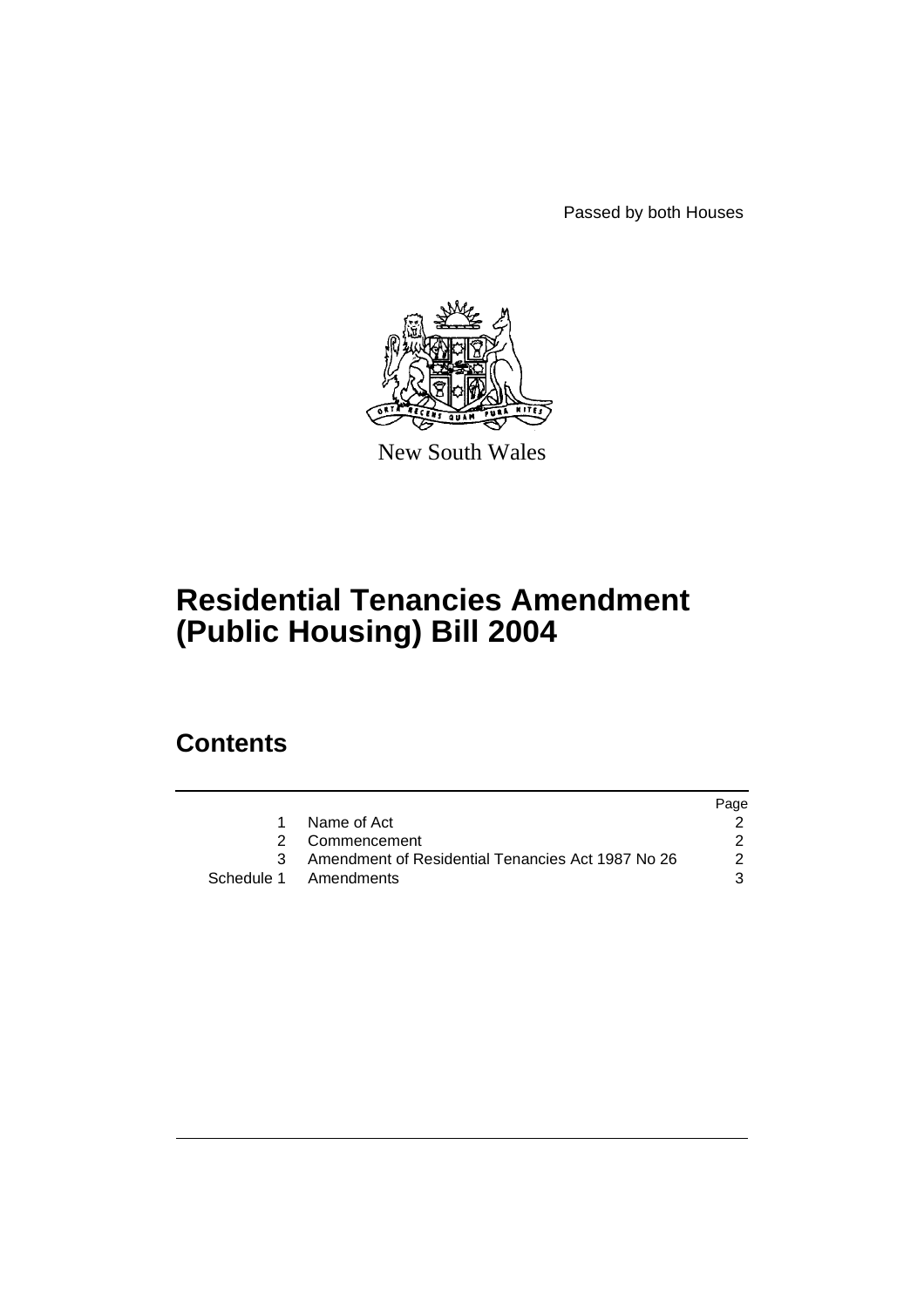*I certify that this PUBLIC BILL, which originated in the LEGISLATIVE ASSEMBLY, has finally passed the LEGISLATIVE COUNCIL and the LEGISLATIVE ASSEMBLY of NEW SOUTH WALES.*

> *Clerk of the Legislative Assembly. Legislative Assembly, Sydney, , 2004*



New South Wales

# **Residential Tenancies Amendment (Public Housing) Bill 2004**

Act No , 2004

An Act to amend the *Residential Tenancies Act 1987* to make further provision with respect to public housing tenancies; and for other purposes.

*I have examined this Bill, and find it to correspond in all respects with the Bill as finally passed by both Houses.*

*Chairman of Committees of the Legislative Assembly.*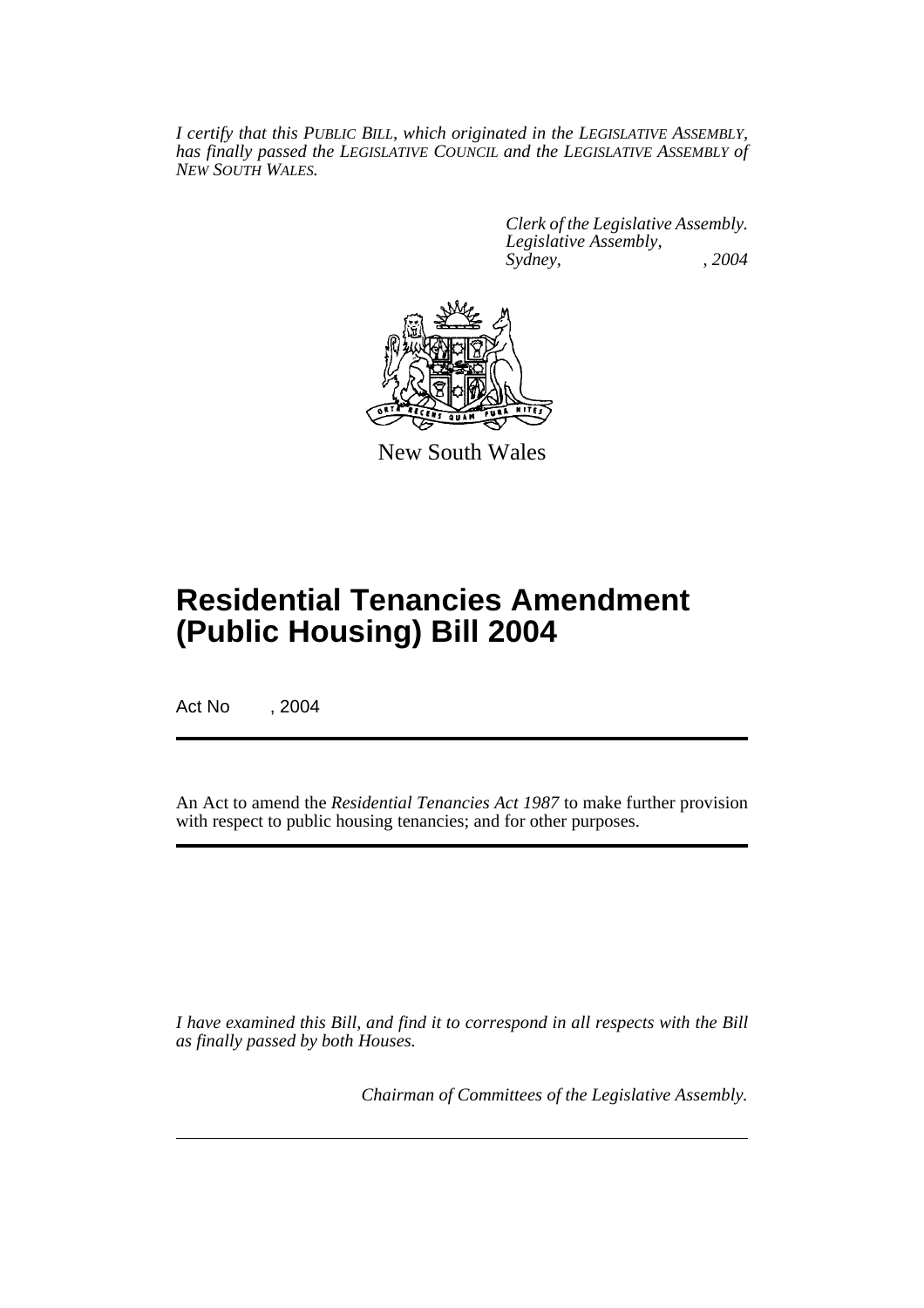# **The Legislature of New South Wales enacts:**

# **1 Name of Act**

This Act is the *Residential Tenancies Amendment (Public Housing) Act 2004*.

# **2 Commencement**

This Act commences on a day or days to be appointed by proclamation.

#### **3 Amendment of Residential Tenancies Act 1987 No 26**

The *Residential Tenancies Act 1987* is amended as set out in Schedule 1.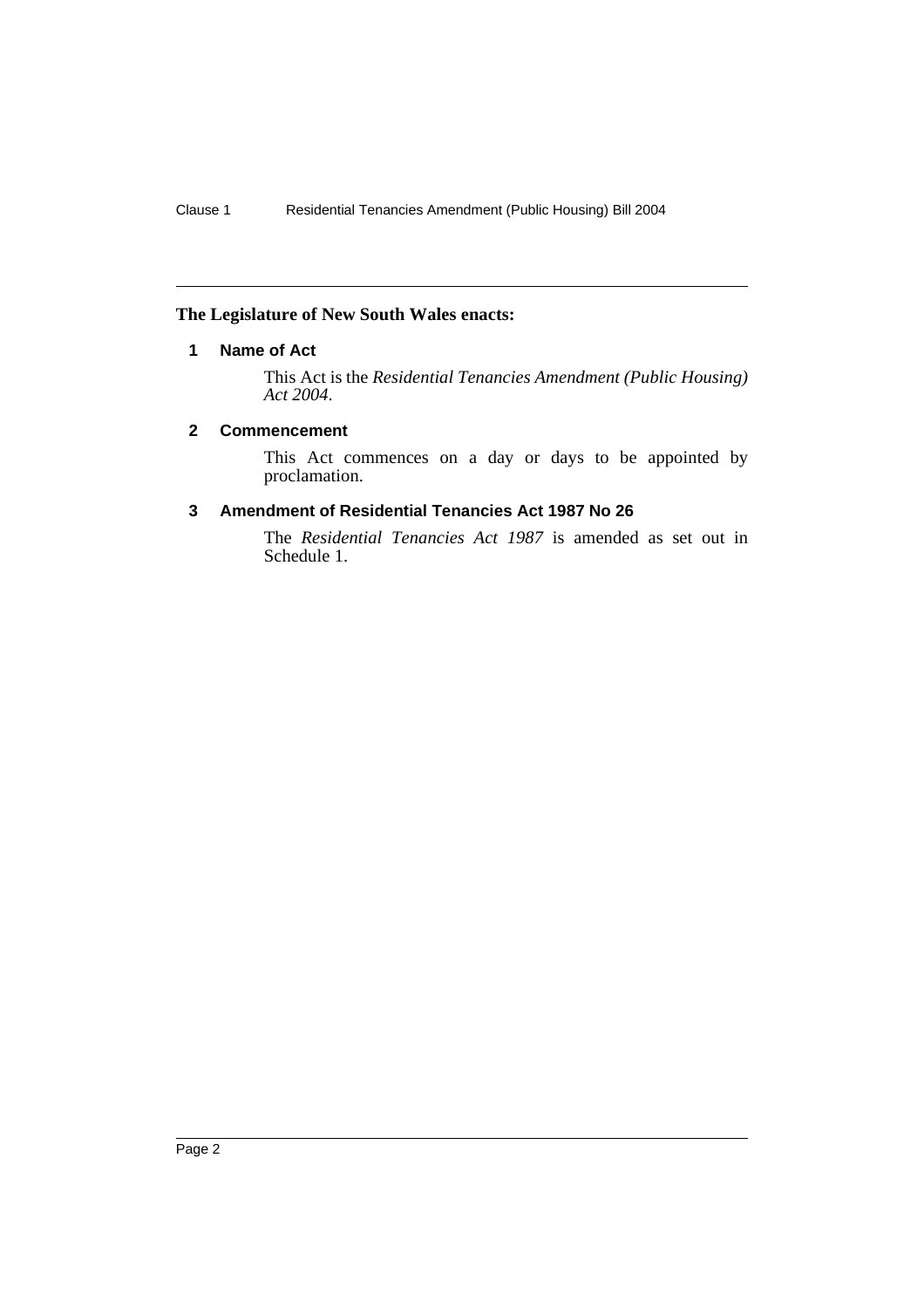Amendments **Amendments** Schedule 1

(Section 3)

# **Schedule 1 Amendments**

**[1] Section 3 Definitions**

Insert in alphabetical order in section 3 (1):

*acceptable behaviour agreement*—see section 35A.

*public housing tenancy agreement* means a residential tenancy agreement under which residential premises are let by the New South Wales Land and Housing Corporation, but does not include housing let to a person in accordance with the *HomeFund Restructuring Act 1993* or that is substituted for housing let in accordance with that Act.

# **[2] Section 14A**

Insert after section 14:

## **14A Special provisions relating to public housing tenancies**

- (1) The New South Wales Land and Housing Corporation may, by notice in writing given to a tenant under a public housing tenancy agreement the fixed term of which has ended, declare that the agreement is subject to a further fixed term specified in the notice from such date as is specified in the notice.
- (2) At the end of a fixed term declared under subsection (1) in relation to an agreement:
	- (a) any term of the agreement that provides for the continuation of the agreement applies, or
	- (b) if the agreement contains no such term—section 14 applies.
- (3) A declaration may be made under subsection (1) in relation to an agreement on more than one occasion.
- (4) The Minister may, from time to time, publish in the Gazette a policy in relation to the continuation of public housing tenancy agreements, including in relation to the making of a declaration by the Corporation under subsection (1).
- (5) This section has effect despite any other provision of this Act.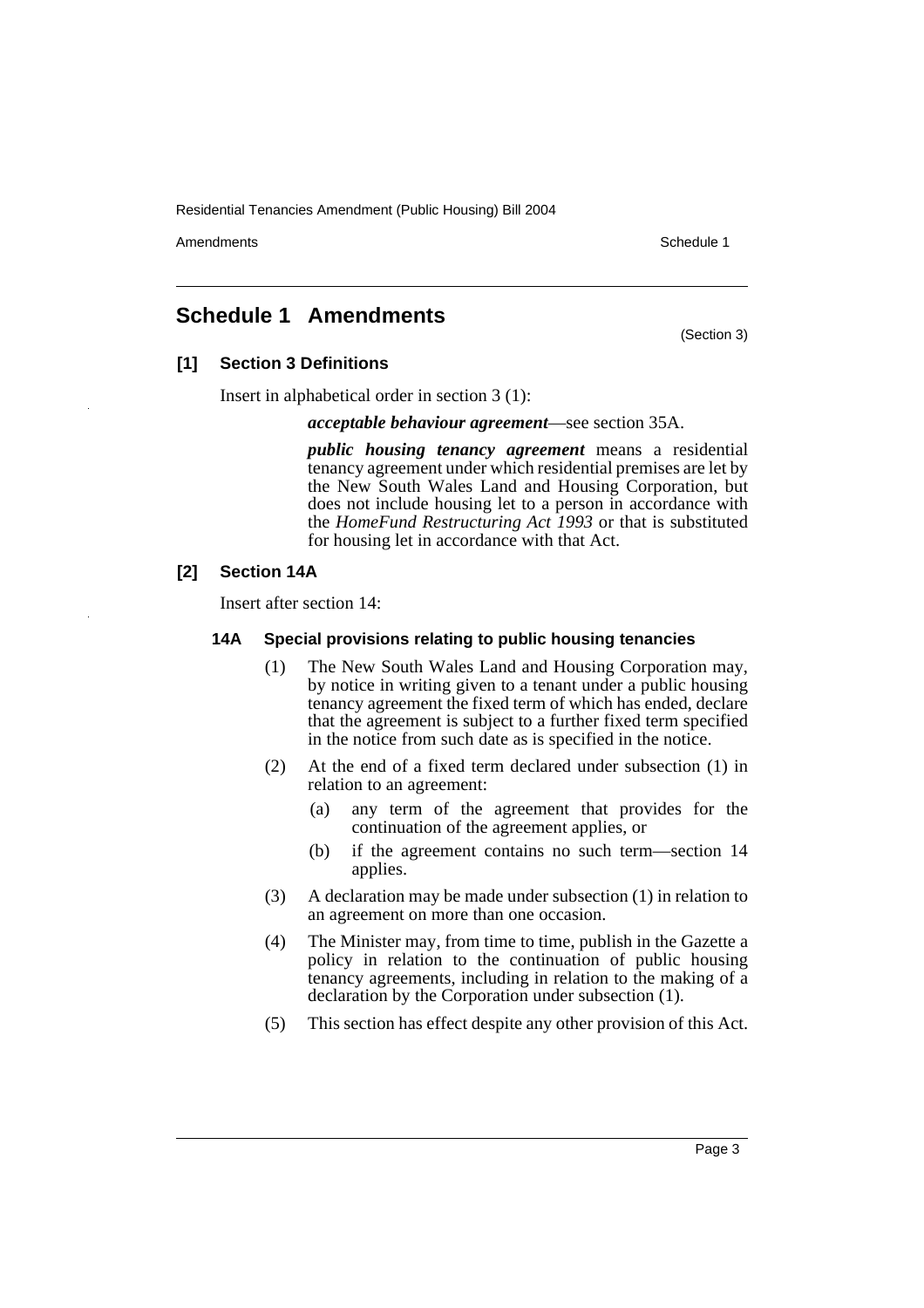Schedule 1 Amendments

## **[3] Part 3, Division 3**

Insert after Division 2 of Part 3:

#### **Division 3 Acceptable behaviour agreements**

#### **35A Acceptable behaviour agreements for public housing tenants**

- (1) The New South Wales Land and Housing Corporation may, by notice in writing given to a tenant under a public housing tenancy agreement, request the tenant to give a written undertaking (referred to in this Act as an *acceptable behaviour agreement*), in the terms specified in the notice, not to engage in specified anti-social behaviour on any of the following:
	- (a) the premises to which the tenancy agreement relates,
	- (b) any property adjoining or adjacent to those premises (including any property that is available for use by the tenant in common with others).
- (2) The operation of an acceptable behaviour agreement extends to the behaviour of any other person occupying (or jointly occupying) the premises with the consent of the tenant (a *lawful occupier*). Accordingly, if any such lawful occupier engages in any anti-social behaviour that is specified in the agreement, the tenant is taken to have engaged in the behaviour and breached the agreement.
- (3) The Corporation may request a tenant to enter into an acceptable behaviour agreement under subsection (1) only if the Corporation is of the opinion that, based on:
	- (a) the history of the tenancy concerned, or
	- (b) the history of any prior tenancy under a public housing tenancy agreement entered into by the tenant and the Corporation,

the tenant, or a lawful occupier of the premises to which the tenancy relates, is likely to engage in anti-social behaviour on those premises or any property adjoining or adjacent to those premises (including any property that is available for use by the tenant in common with others).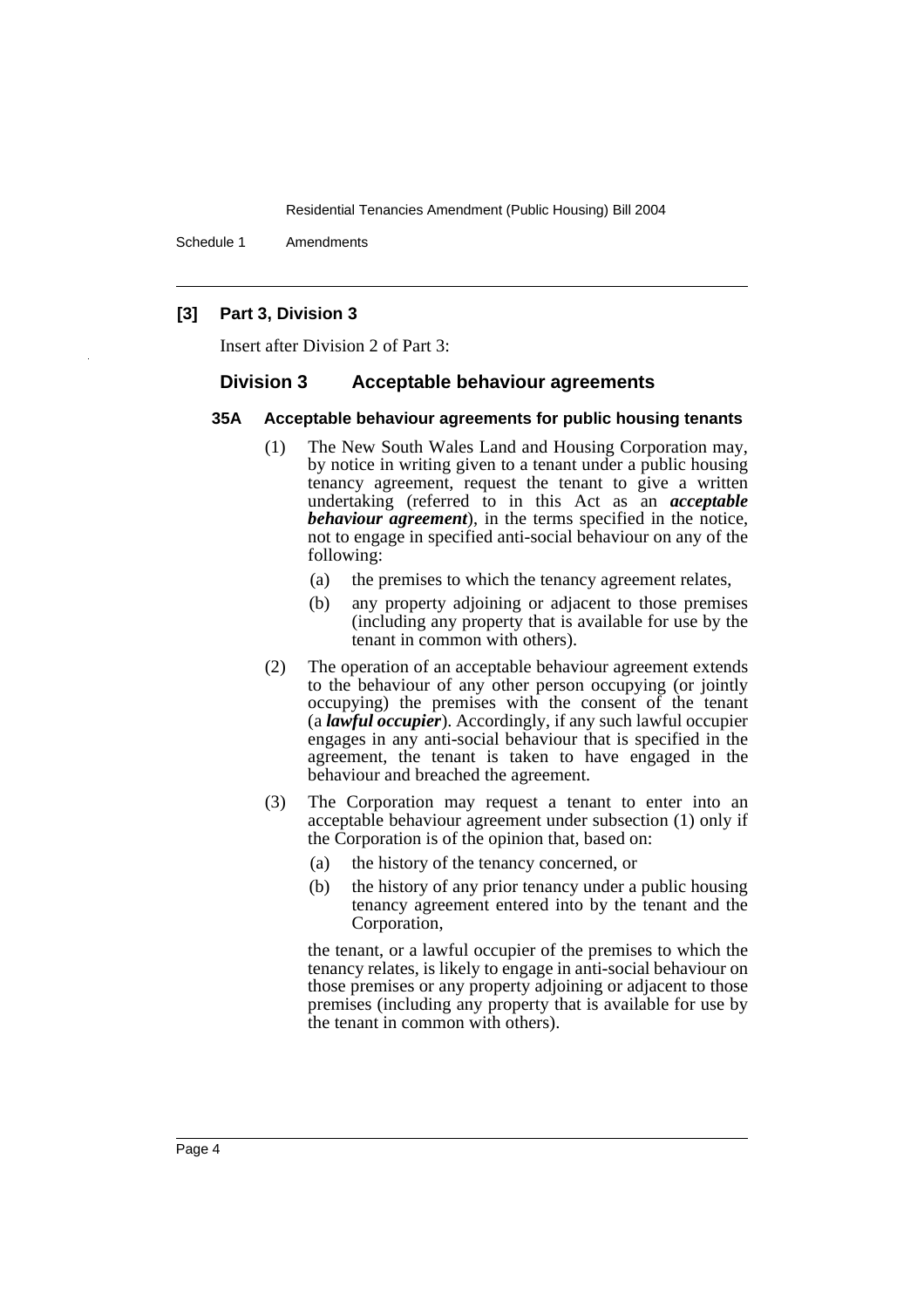Amendments **Amendments** Schedule 1

- (4) In making a request under subsection (1), the Corporation must inform the tenant that if:
	- (a) the tenant fails or refuses to enter into an acceptable behaviour agreement as requested, or
	- (b) the tenant, after entering into such an agreement, seriously or persistently breaches the terms of the agreement,

the Corporation may give notice of the termination of the tenancy agreement entered into by the Corporation and the tenant.

- (5) An acceptable behaviour agreement is of no effect unless the Corporation has complied with subsection (4) in relation to the agreement.
- (6) In this section, a reference to anti-social behaviour includes a reference to emission of excessive noise, littering, dumping of cars, vandalism and defacing of property.

## **[4] Section 57A**

Insert after section 57:

## **57A Notice of termination of public housing tenancy agreement acceptable behaviour agreements**

- (1) The New South Wales Land and Housing Corporation may give notice of the termination of a public housing tenancy agreement to the tenant on either of the following grounds:
	- (a) the tenant has failed or refused to enter into an acceptable behaviour agreement as requested by the Corporation,
	- (b) the tenant has seriously or persistently breached the terms of an acceptable behaviour agreement.
- (2) A notice of termination given under this section is not to specify a day earlier than 14 days after the day on which the notice is given as the day on which vacant possession of the premises to which the tenancy agreement relates is to be delivered up to the Corporation.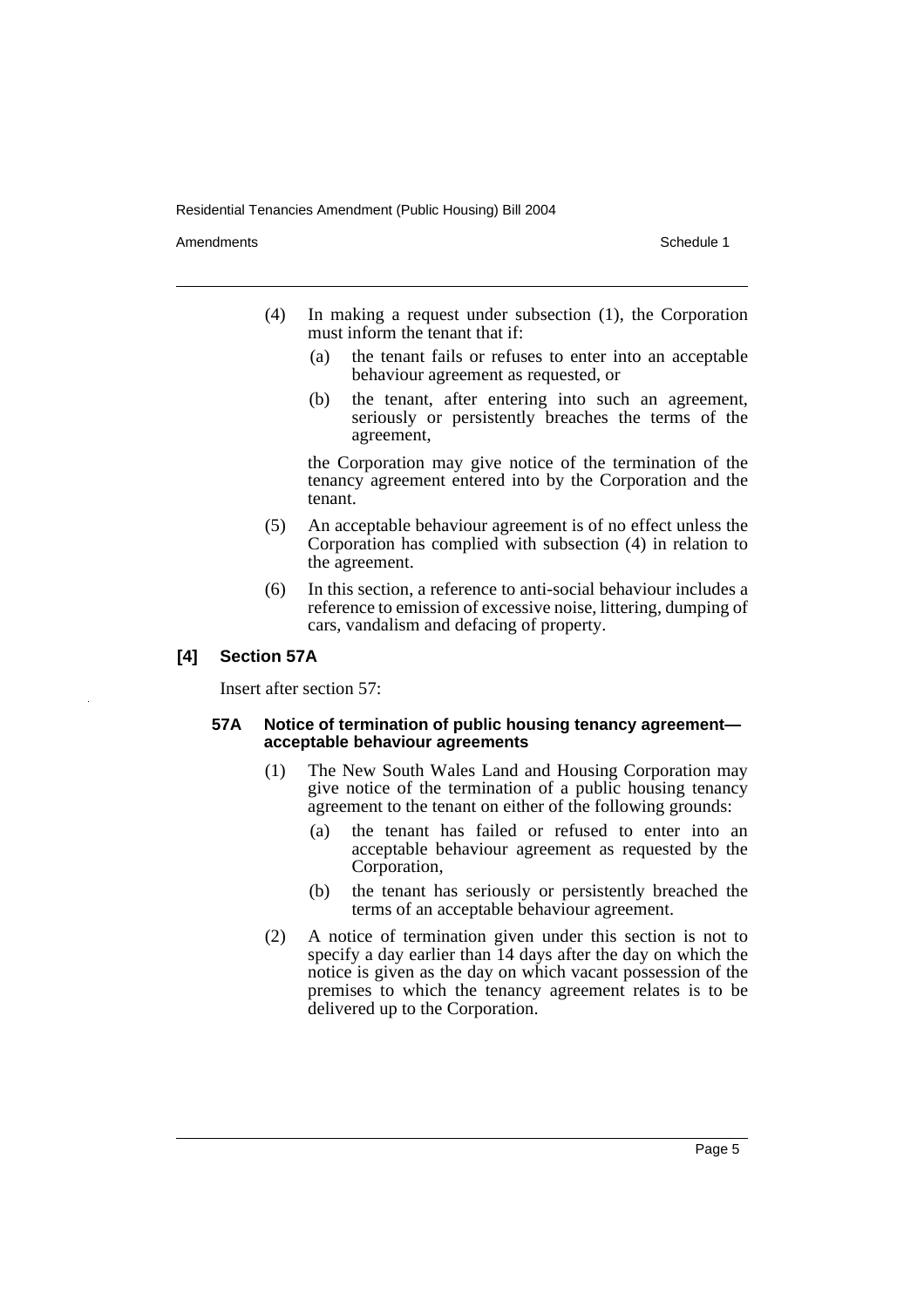Schedule 1 Amendments

(3) A notice of termination given under this section of a tenancy agreement that creates a tenancy for a fixed term is not ineffective because the day specified as the day on which vacant possession of the premises to which the tenancy agreement relates is to be delivered up to the Corporation is earlier than the day the term ends.

#### **[5] Section 64 Application to Tribunal by landlord for termination and order for possession**

Insert after section 64 (2):

- (2A) The Tribunal is, on application by the New South Wales Land and Housing Corporation on a ground referred to in section 57A, to make an order terminating the agreement if:
	- (a) in the case of the ground referred to in section 57A (1) (a):
		- (i) the Corporation has requested, in accordance with section 35A, that the tenant enter into an acceptable behaviour agreement, and
		- (ii) the Tribunal is satisfied that the tenant has failed or refused to do so, or
	- (b) in the case of the ground referred to in section 57A (1) (b):
		- (i) the Tribunal is satisfied that the tenant has entered into an acceptable behaviour agreement, and
		- (ii) the tenant has failed to satisfy the Tribunal that the tenant has not seriously or persistently breached the terms of that agreement.

# **[6] Section 64 (4) (e)**

Insert ", including, if the tenant is a tenant under a public housing tenancy agreement, any prior tenancy of the tenant arising under any such agreement" after "concerned".

# **[7] Section 64 (7)**

Insert "or 68A" after "section 68".